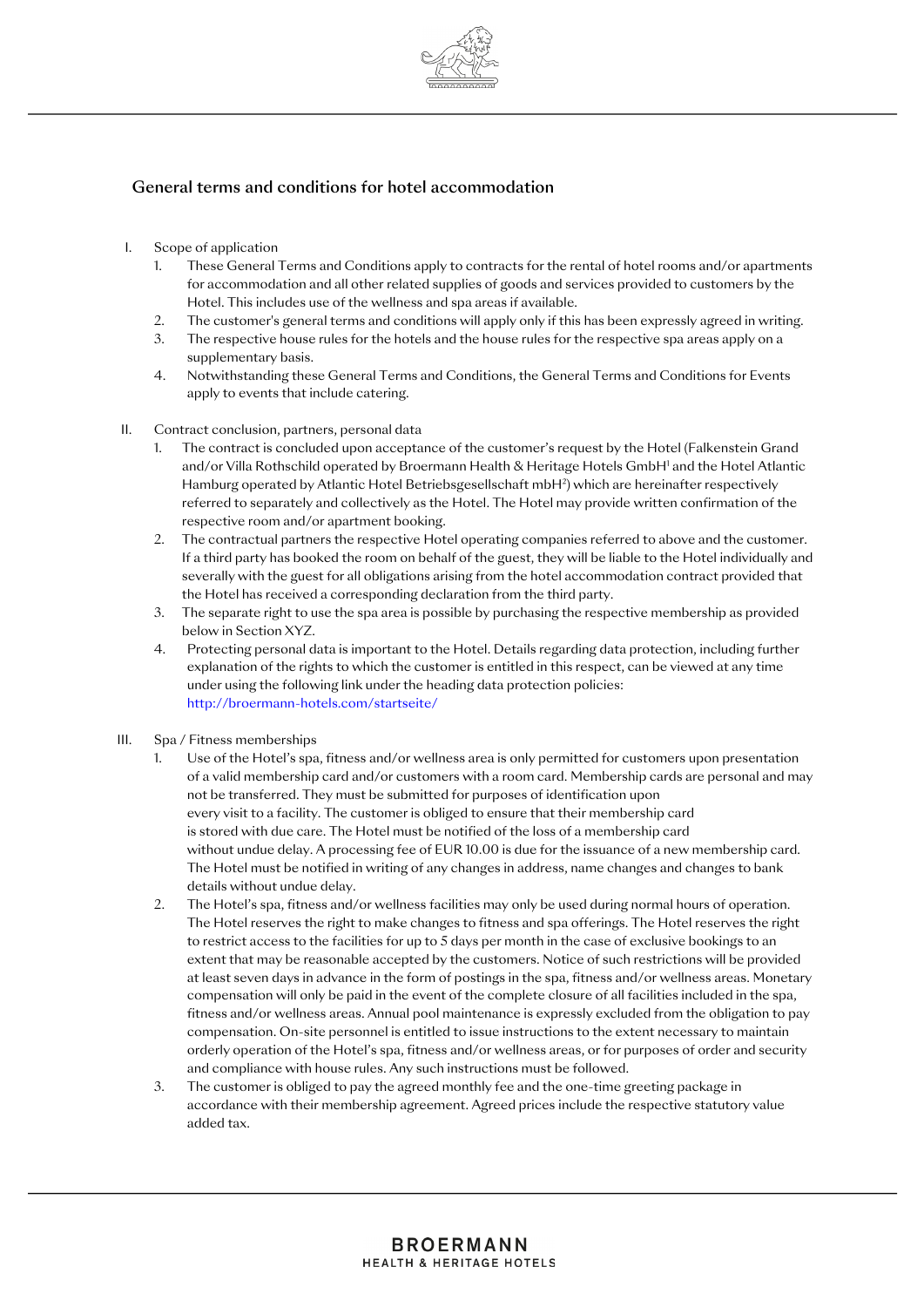

- 4. The fee shall be paid exclusively via SEPA debit charge procedure and will be debited by the Hotel on the 10th of each month. If the 10th falls on a weekend or holiday, the debit charge will be made on the following business day. The banking details along with consent to the direct debit procedure on the part of the account holder are provided in writing as part of the membership agreement.
- 5. The welcome package will be invoiced as part of the first account debit in accordance with the membership agreement.
- 6. In the event of a lack of cover or unjustified revocation or dishonoured or returned debit charges, the Hotel is entitled to charge the customer for the returned debit and include the amount in the next direct debit. In the event of return debits, the Hotel will charge EUR 6.00 including statutory value added tax as a return debit fee including postage plus any bank fees incurred.
- 7. Unless otherwise agreed, the contract term is twelve months.
- 8. The membership may be terminated by either party on one month's notice to the end of the minimum contract term.
- 9. Unless terminated, the contract is automatically renewed for an additional six months.
- 10. Following the expiry of such an extension, the notice period is one month to the end of the month.
- 11. Any notice of termination must be in writing. This is without prejudice to the right of extraordinary termination.
- 12. In the event of an illness certified by a doctor that lasts for at least one month, the membership can be temporarily suspended for the duration of the illness, provided that the illness precludes the use of the entire spa, fitness and/or wellness area. In the case of an illness that lasts for more then four weeks, the customer is released from the obligation to pay membership dues. Suspension of the membership ends upon cessation of the grounds for suspension. Medical certificates submitted at a later date cannot be considered.
- 13. The membership may be transferred to another person subject to a processing fee of EUR 10.00, including statutory value added tax, provided that there is no good cause to refuse such a transfer. Such good cause may relate to the identity of the person to whom the membership is to be transferred. Such a transfer is only possible from the 1st of the month following the month in which the transfer is made and must be made in writing.
- IV. Services, prices, payment, set-off
	- 1. The Hotel is obliged to reserve the rooms and apartments booked by the customer and to provide the agreed services.
	- 2. The customer is obliged to pay the current or agreed prices set by the Hotel for the room and/or apartment and for any other services used by the customer. This applies likewise to services and expenses incurred by the Hotel for third parties on the customer's request provided there is no direct contract between the customer and the third party and the Hotel has only facilitated the third-party service. The agreed prices are inclusive of the respective statutory value added tax applicable at the time of contract conclusion - currently 7% or 19% respectively. If the statutory value added tax is increased or decreased during the term of the contract, the fee for any services will be increased or decreased accordingly.
	- 3. The Hotel reserves the right to make annual price adjustments in the case of long-term rentals. In all cases, notice of a change will be based on changes in the price index published by the Federal Statistical Office and must be made upon the reasonable exercise of discretion.
	- 4. The Hotel may make its agreement to any retroactive reduction in the number of rooms/apartments booked, services provided by the Hotel or length of the customer's stay conditional upon an increase in price for the room/apartment and/or for other services in the reasonable exercise of the Hotel's discretion.
	- 5. Hotel invoices without a payment date are due for payment immediately without deduction. The Hotel may specify a different due date at any time for the benefit of the customer.
	- 6. The Hotel is entitled to require reasonable advance payment or a security deposit in the form of a credit card guarantee, a deposit, etc. at the time of conclusion of the contract with the customer. The amount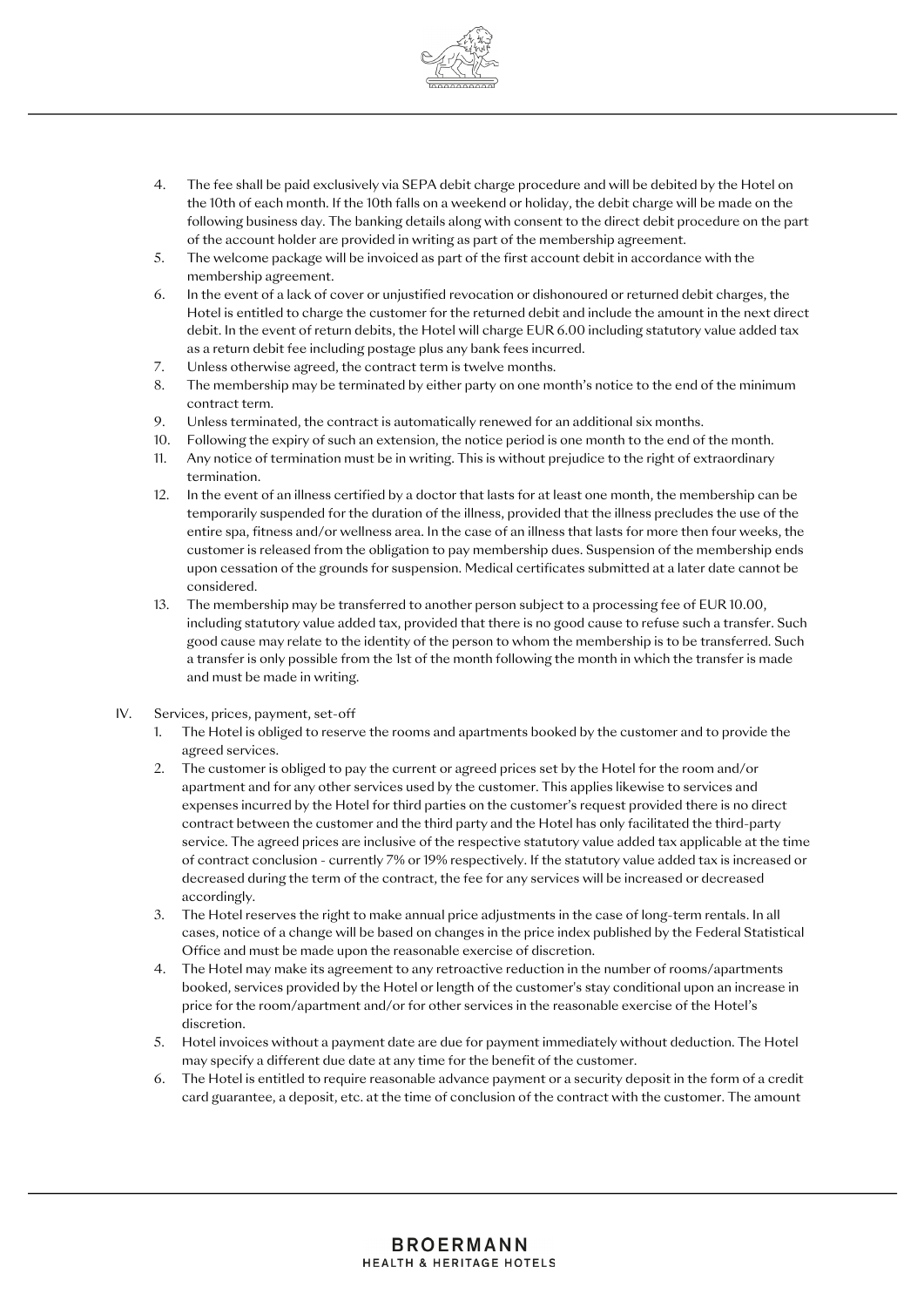

of the advance payment and payment dates may be agreed in writing in the contract. For advance payments or security deposits for package holidays, the statutory provisions remain unaffected.

- 7. In justified cases, e.g. customer payment arrears or extension of the scope of the contract, the hotel is entitled, even after contract has been agreed, but before the beginning of the customer's stay, to require an advance payment or security deposit within the meaning of no. 6, or an increase in the advance payment or security deposit agreed in the contract, up to the full amount of the payment agreed for room rental and services.
- 8. The customer may only exercise a right of set-off or retention in relation to claims on the part of the Hotel based on claims that are undisputed or have been finally determined by a court or based on claims for compensation for damages due to non-fulfilment or reimbursement of expenses following a defect at the outset or arising during the course of the contract for which the Hotel is responsible based on intentional conduct or gross negligence. This is without prejudice to the customer's right to make a specific demand for the reimbursement of overpayments or other claims against the Hotel based on the contract for accommodations.
- V. Withdrawal by the customer (e.g. cancellation, rescission) / Non-utilisation of Hotel goods and services
	- 1. The customer's cancellation of the contract concluded with the Hotel requires the Hotel's written consent. If this is not given, the contractually agreed price must then be paid even if the customer does not make use of the contractual services. This does not apply in cases in which it is no longer reasonable for the customer to adhere to the contract or otherwise has a statutory or contractual right of withdrawal.
	- 2. If a cut-off date for withdrawal from the contract at no cost is agreed between the Hotel and customer in writing, the customer may cancel the contract up until that date without incurring charges and at no risk of compensation claims by the Hotel. The customer's right of withdrawal lapses if they do not provide written notice of the exercise of the right of withdrawal by the agreed date or within the agreed period provided that the provisions of number 1, sentence 3 do not apply.
	- 3. If rooms, apartments or other services are not used by the customer, the Hotel must apply credit for the income from renting the rooms or apartments to other parties during the identical period and also for saved expenses.
	- 4. If the rooms or apartments are not rented to other parties, the Hotel may demand payment of the contractually agreed amount and calculate a flat deduction for any expenditure saved. In such cases, the customer is obliged to pay at least 90% of the contractually agreed price for accommodation without breakfast. The customer has the right to prove that such damages have not occurred or were incurred to a lesser degree.

#### VI. Cancellation by the Hotel

- 1. To the extent that a right of cost-free cancellation within a certain period was agreed in writing for the customer, the Hotel is entitled for its part to cancel the contract without charge during such period if there are enquiries from other customers regarding the contractually reserved rooms or apartments and the customer does not waive its right of rescission upon inquiry thereof by the Hotel.
- 2. The Hotel is likewise entitled to terminate the contract if an advance payment and collateral that has been agreed or requested in accordance with Section III no. 6 and/or 7 has not been provided - even following expiry of a reasonable grace period set by the Hotel.
- 3. Furthermore, the Hotel is entitled to exercise an extraordinary right to terminate the contract in exceptional, well-founded circumstances, including without limitation cases where
	- a) Force majeure events or other circumstances for which the Hotel is not responsible render fulfilment of the contract impossible;
	- b) Rooms or apartments are booked with misleading or false information regarding material facts, such as the identity of the customer or the purpose;
	- c) The Hotel has legitimate grounds to believe that use of the Hotel's services might jeopardize the smooth operation of the Hotel, its security or public reputation, without being attributable to the Hotel's sphere of control or organization;

### **BROERMANN HEALTH & HERITAGE HOTELS**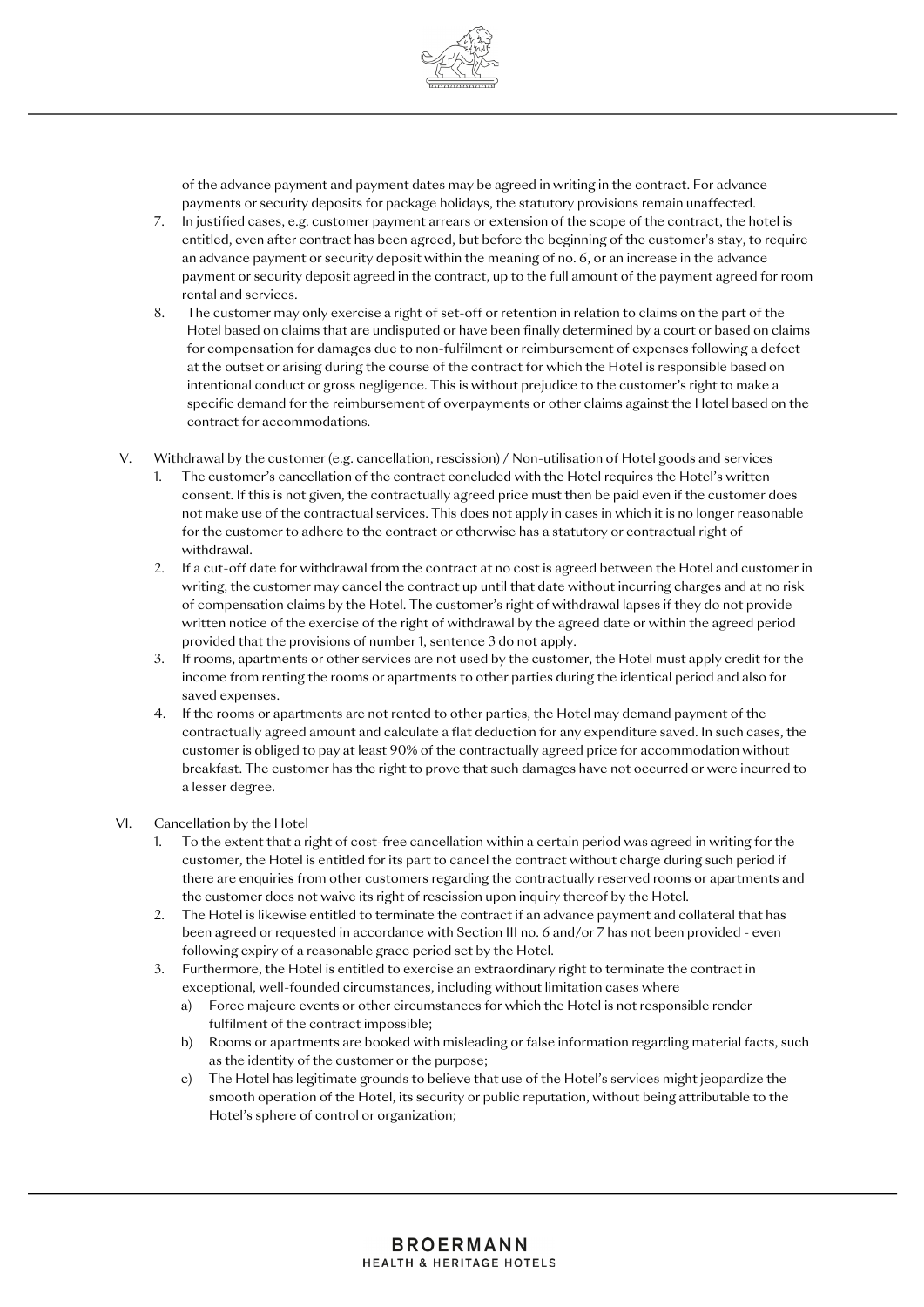

- d) The purpose or reasons for the stay are unlawful;
- e) There is a breach Section I no. 2.
- 4. No claim for compensation may be made by the customer if the Hotel justifiably cancels the contract.
- VII. Room and apartment provision, hand-over and return of possession
	- 1. The customer does not acquire the right to be provided specific rooms or apartments.
	- 2. Reserved rooms and apartments are available to the customer from 3 pm on the agreed day of arrival. The customer is not entitled to have a room made available at an earlier time.
	- 3. The customer shall vacate the room or apartment no later than 12 noon on the agreed check-out date. After such time, the Hotel may add a charge of 50% of the full accommodation rate (list price) for delayed vacation of the rooms and use beyond the agreed time through 6 pm and 100% thereafter. This does not give rise to any contractual claims on the part of the customer. The customer is at liberty to prove that the Hotel is entitled to no additional charge or a lower charge for the use of the room.

#### VIII. Subleasing

- 1. The prior written consent of the Hotel is required if rooms and/or apartments provided are to be sublet or rented to other parties or used other than for lodging purposes, whereby section 540 (1), second sentence of the German Civil Code is waived insofar as the customer is not a consumer.
- 2. Upon concluding a contract for accommodations with the Hotel, the customer assigns any subleasing revenue to the Hotel in advance in order to secure performance. They are obliged to provide the Hotel comprehensive information about any subleasing revenue they realise as well as their contractual partner.

#### IX. WiFi use

- 1. On request, the Hotel will arrange Internet access for the customer which is usually subject to a fee. The prices stated on most-current the price list apply. The Hotel merely facilitates access. User have no legal claim to uninterrupted use and/or a certain speed of Internet access against the Hotel. With regard to such issues, the Hotel assigns its respective claims for performance against the service provider to the customer. The WiFi network may be used after the access code has been provided, connection and authorisation by the service provider. In the case of minors, access will only be granted after submission of a consent form from a parent or guardian.
- 2. The customer and/or user undertakes to observe applicable laws and standards of common decency when using the Internet. Users undertake not to disseminate or retrieve any content that violates copyright or other legal provisions or is immoral, including without limitation:
	- a) Not to disseminate or retrieve any content that is unconstitutional, racist, glorifies violence or is pornographic;
	- b) Not to retrieve, reproduce, distribute or make available any copyrighted material;
	- c) Not to install or use any file-sharing programmes.

The Hotel is entitled to block access immediately in the event that a customer and/or user breaches any of the obligations described above. The Hotel reserves the right to assert claims for damages. The Hotel expressly notifies the customer and/or user that making copyright-protected works available on the Internet constitutes a criminal offence; retrieval may also comprise a criminal offence itself.

- 3. The customer and/or user further undertakes to maintain the secrecy of passwords or access codes provided for WiFi access.
- 4. The Hotel expressly notifies the customer and/or user of the fact that the customer and/or user is responsible for protecting their respective devices against defective programmes (viruses, etc.) or attempted intrusion (hacking, etc.) from the Internet and for backing up their data.
- 5. The Hotel shall not be liable for any damage incurred by the customer and/or user as a result of using Internet access, with the exception of damage caused by the Hotel intentionally or through gross negligence. This exclusion of liability does not apply to injury to life, limb or health.
- 6. The Hotel provides notice that it may be obliged to temporarily or permanently block specific addresses in the event of unlawful use by the customer or third parties. The right to impose blocks as described

## **BROERMANN HEALTH & HERITAGE HOTELS**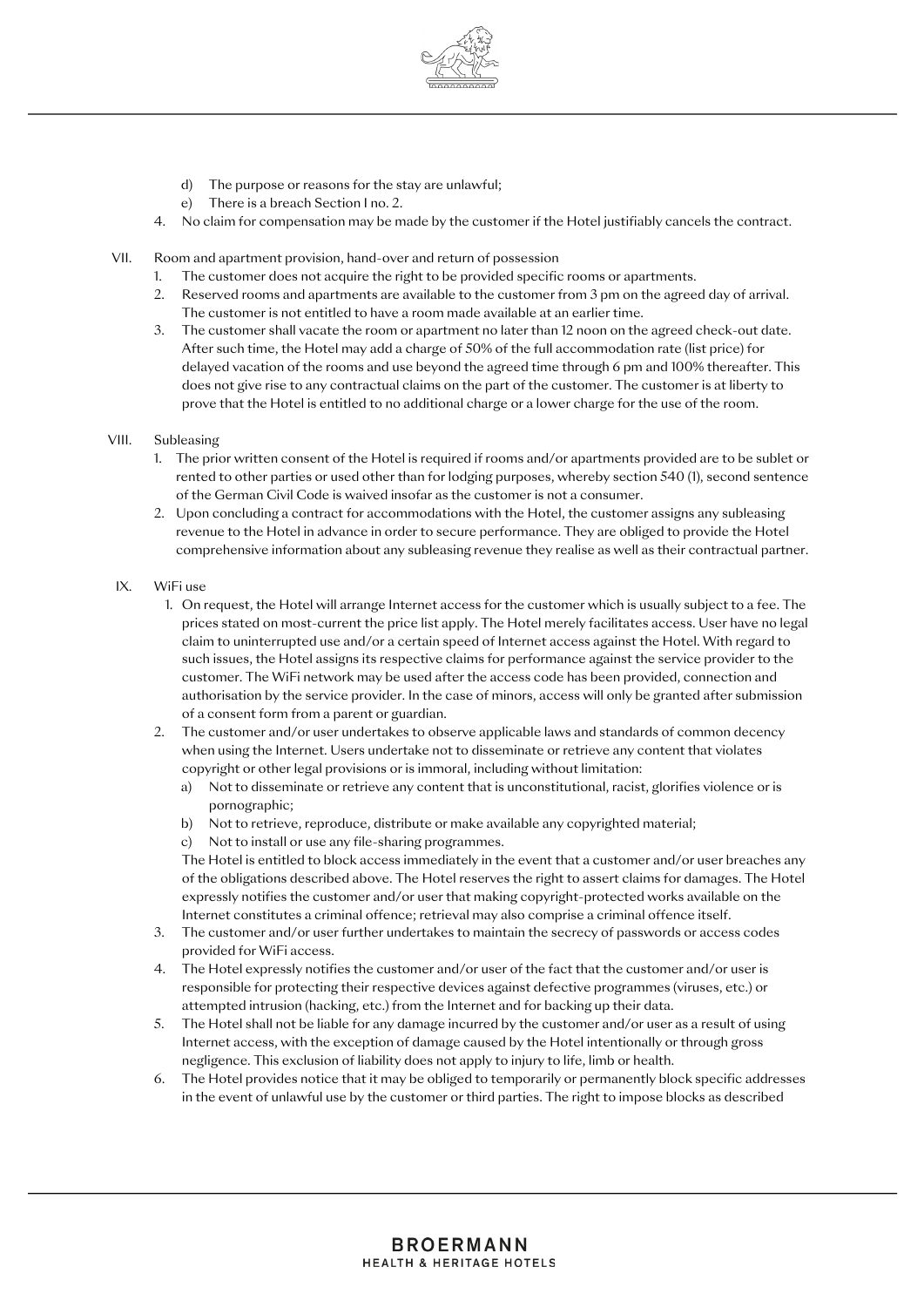

above is reserved and does not give rise to any claims for damages or warranty claims on the part of the customer.

#### X. GEMA registration

1. The Hotel expressly notifies the customer and/or user of the fact that a band, disc jockey or similar entertainment provider must register the event with the Gesellschaft für musikalische Aufführungs- und mechanische Vervielfältigungsrechte (GEMA). The customer expressly bears the obligation to register the event and may delegate this obligation to the band, DJ or similar entertainment provider. The customer expressly releases the Hotel from this registration obligation and shall indemnify the Hotel against any liability in this regard, including without limitation, any costs that may be incurred. The customer is notified of the opportunity to obtain information a[t http://www.gema.de.](http://www.gema.de/)

#### XI. Corporate Identity

- 1. The complete name of the respective Hotel is "Falkenstein Grand", "Villa Rothschild" or "Hotel Atlantic Hamburg". The organiser / customer is obliged to use the correct name when indicating the event location.
- 2. Image, photo and video records, as well as the Hotel's logo, are subject to copyright protection. They may only be used (e.g. online for a blog) with the Hotel's written permission.

#### XII. Hotel liability

- 1. The Hotel is obliged to exercise the duty of care of an ordinary merchant in the performance of its obligations arising from the contract. Customer claims for compensation are excluded. The foregoing does not apply to liability for damages resulting from injury to life, limb or health, for other damages based upon an intentional or grossly negligent breach of obligation by the Hotel, and damages based upon an intentional or grossly negligent breach of obligations of the Hotel that are typical to the contract. The Hotel is liable for any breach of duty on the part of the legal representatives or vicarious agents of the Hotel in the same manner as its own. Should any disruptions to or defects in Hotel services occur, the Hotel will attempt to remedy the situation without undue delay once it is aware of the circumstances or has been provided immediate notice by the customer. The hotel is liable in accordance applicable statutory provisions for any property brought into the Hotel by the customer. Customers are advised to use the room safe. A separate custody agreement with the Hotel is required if the customer wishes to bring into the hotel money, securities and valuables worth more than EUR 800.00, or other items with a value of more than EUR 3,500.00.
- 2. If the customer is provided a parking space in the Hotel garage or car park, this does not constitute a safekeeping agreement even if a separate fee is charged. The Hotel is not liable for any loss or damage to vehicles, or their contents, parked on Hotel property except in cases of wilful misconduct or gross negligence. Sentences two to four of the preceding no. 1 shall apply accordingly.
- 3. The Hotel exercises the utmost care when providing wake-up calls. Messages, post and merchandise deliveries for guests are handled with care. The Hotel will deliver, hold, and, upon request and payment, carry out forwarding of the same. Sentences two to four of the preceding no. 1 shall apply accordingly.
- 4. Items left behind by the customer will only be sent at the request, risk and expense of the customer. The Hotel will keep items for three months, after which they will be handed over to the local lost property office if they have any evident value. If the lost property office is not willing to accept such items, they will be held for an additional nine months after which they will be disposed of, or if disposition is not possible or economical, they will be destroyed. The preceding no. 1 shall apply accordingly with regard to the Hotel's liability.
- 5. The Hotel's liability is limited to a sum insured under the business liability insurance in the amount of EUR 30,000,000.00.

#### XIII. Duties of care / Customer's liability for damage

1. The customer is liable for all damage to buildings or fixtures caused by its employees, other third parties under their control or caused by the customer themselves. In the case of damages caused by the

## **BROERMANN HEALTH & HERITAGE HOTELS**